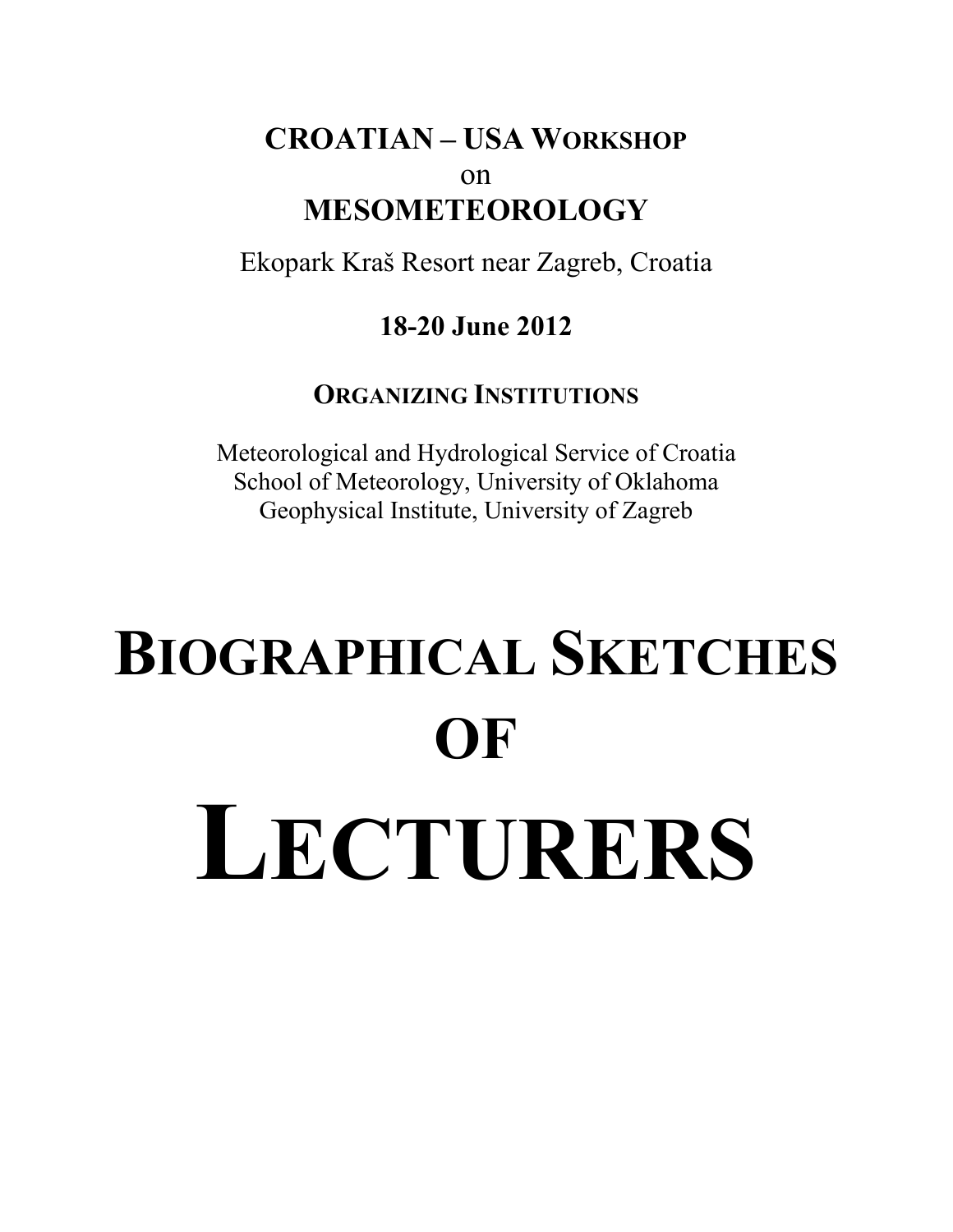**Christian Barthlott** studied Meteorology at the University of Karlsruhe (diploma degree 1999) where he also finished his Ph.D. in 2003. His dissertation was on turbulent coherent structures in the atmospheric boundary layer. He is a currently working at the Institute for Meteorology and Climate Research (IMK) at the Karlsruhe Institute of Technology (KIT) in Germany.



After his Ph.D., Christian stayed in Karlsruhe for working on atmospheric convection in the research projects VERTIKATOR (Vertical exchange and topography, Germany) and CSIP (Convective storms initiation project, UK). In 2005/2006, he was a visiting scientist at the Laboratoire de Meteorologie Dynamique (LMD) at the Ecole Polytechnique in Paris. The work there included the study of the nonlinear stages of the shear instability of the neutrally-stratified Ekman flow using 2D direct numerical simulation and the impact of terrain heterogeneity on near-surface turbulent coherent structures. He then returned to Karlsruhe to work on soil-atmosphere interactions and driving processes for deep convection. In 2007, Christian was the coordinator of the Operations Center for the World Weather Research Programme COPS (Convective and Orographically induced Precipitation Study).

Christian's main current research interests are

- driving processes for deep convection over complex orography,
- processes controlling the evolution of convective systems into high-impact weather, and
- soil-atmosphere interactions.

The main goals are the identification of these processes and the evaluation (and improvement) of their model representation. Therefore, he combines high-resolved numerical modeling with the analysis of measured data.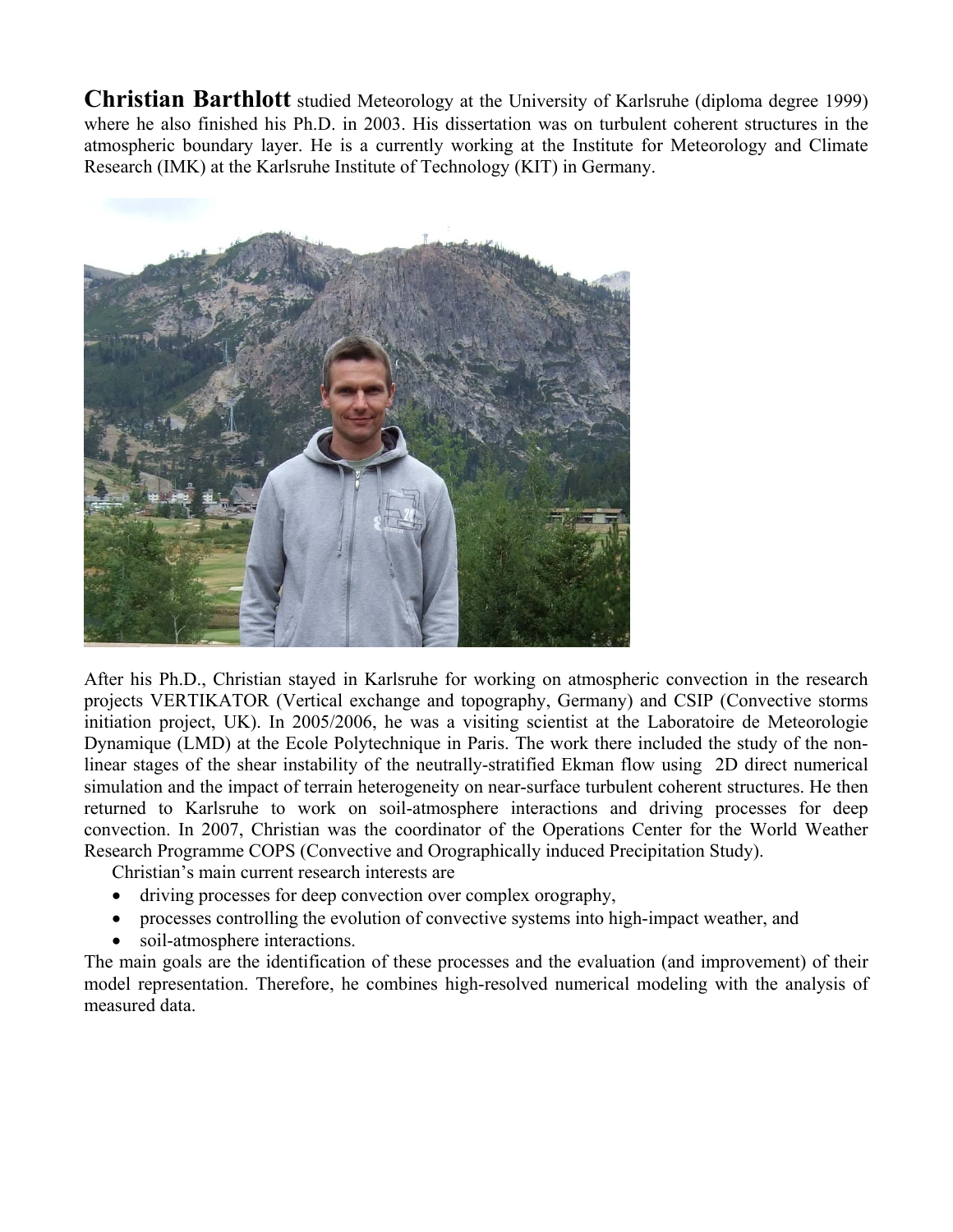**Evgeni Fedorovich** obtained his M.S. (1979) in Atmospheric Physics from Leningrad (St. Petersburg) State University, Russia, and Ph.D. (1986) in Geophysics from the Main Geophysical Observatory, St. Petersburg, Russia. He is currently a Presidential Professor at the School of Meteorology, University of Oklahoma, USA.



Before moving to Oklahoma, Evgeni worked until 1992 in the Main Geophysical Observatory (St. Petersburg, Russia), was a Visiting Scientist at Ecole Centrale de Nantes, France (1992-1993), and a Humboldt Fellow/Research Associate at the University of Karlsruhe, Germany (1993-1999). He also taught at the University of Genoa, Italy, in 1996 as an Associate Professor.

Main areas of Evgeni's activities are boundary layer meteorology and environmental fluid dynamics in their relation to various aspects of atmospheric dynamics and physics. He authored and co-authored more than 150 scientific publications in the areas of meteorology, fluid dynamics, geophysics, and biology (of which 58 are peer-reviewed), and co-edited two books: *Buoyant Convection in Geophysical Flows* published by Kluwer in 1998 and *Atmospheric Turbulence and Mesoscale Meteorology* published by Cambridge University Press in 2004.

His current research efforts include:

- (*i*) investigation of turbulence structure in the atmospheric convective boundary layer with emphasis on the turbulence properties affecting propagation of electromagnetic and acoustic waves;
- (*ii*) analytical and numerical studies of buoyantly driven flows along sloping heated/cooled surfaces (slope winds);
- (*iii*) studies of scale structure and self-similarity of boundary layer flows along thermally perturbed surfaces (horizontal convection flows);
- (*iv*) numerical modeling of mesoscale atmospheric flows, and
- (*v*) numerical studies of turbulent flow regimes in stably stratified (nocturnal) boundary layers and nocturnal low level jets.

Scope of classes that Evgeni taught at institutions of higher education in Russia, France, Germany, Italy, and USA extends from Atmospheric Dynamics, Atmospheric Thermodynamics, Meteorological Measurements, and Radiation and Climate at the undergraduate level to Boundary Layer Meteorology, Atmospheric Turbulence, Advanced Atmospheric Dynamics, and Numerical Modeling/Simulation of Atmospheric Boundary Layer Flows at the graduate level.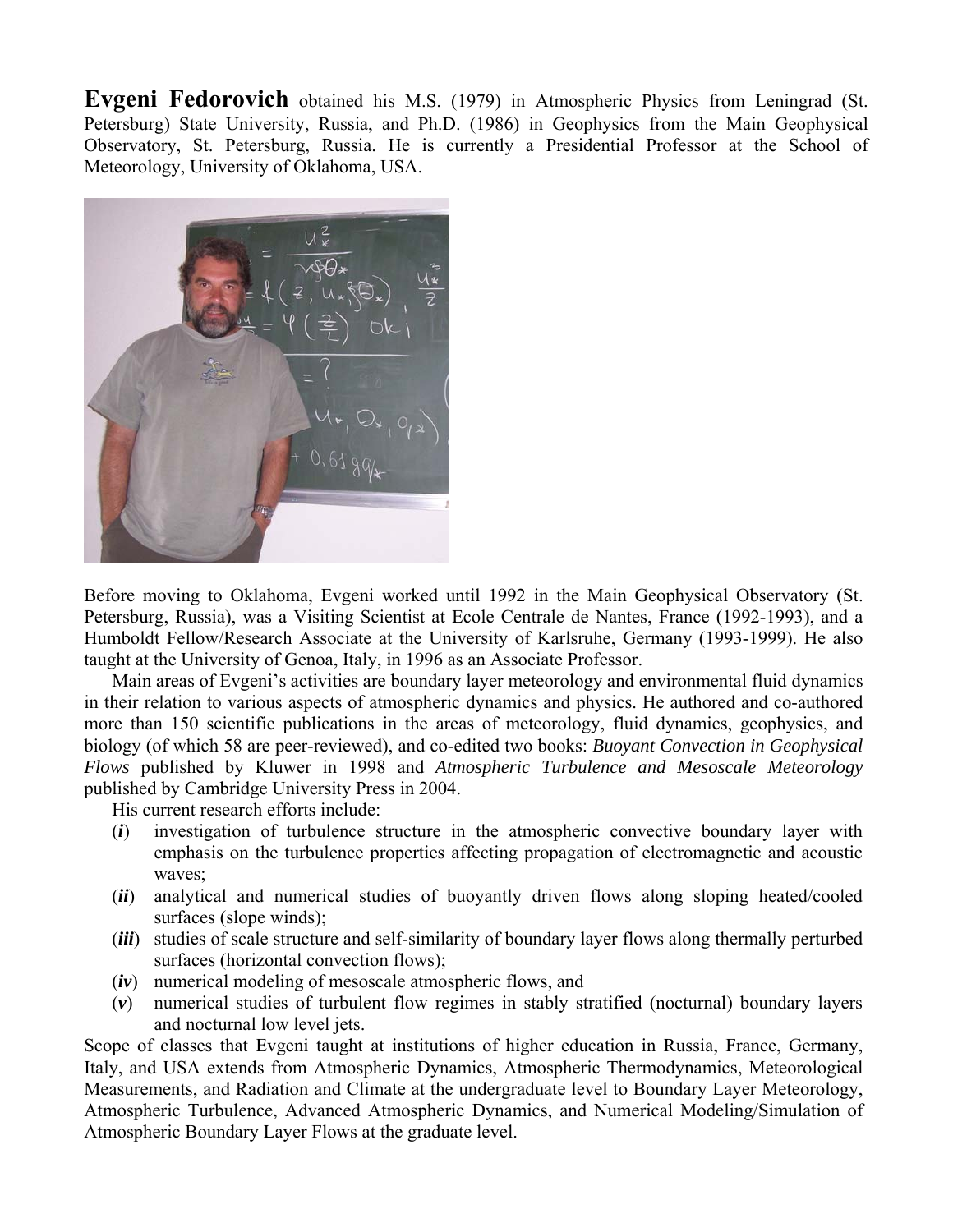**Branko Grisogono** obtained a B.S. and an M.S. in physics/geophysics from the University of Zagreb. After a year of mandatory (at that time) military service, where he ended up in a punishment unit, he moved to the Desert Research Institute, Reno, Nevada, USA, where he got his Ph.D. in 1992. His dissertation was on the wave drag in the atmospheric boundary layer. He is currently a Professor at the Department of Geophysics, Faculty of Science, University of Zagreb, Croatia.



After 4 years in the USA following the Ph.D. completion (including a short post-doc), Branko moved to the Department of Meteorology at the University of Uppsala, Sweden. It is the second oldest department of this kind in the world after the one in Bergen, Norway. After a post-doctoral appointment in Uppsala and being an assistant professor working on mesoscale modeling, he became an associate professor, first at the University of Uppsala (in 1996), and then at the Department of Meteorology, University of Stockholm (in 1997). In total, Branko stayed and worked in Sweden for 11 years. Since 2004 he has been working at the Department of Geophysics, Faculty of Science, University of Zagreb, where he became a full professor in 2007.

Branko's research includes studies of buoyancy waves, atmospheric turbulence, and other aspects of mesoscale dynamics, with particular emphasis on mountain and coastal meteorology. Throughout his research career he studied wave drag over double bell-shaped ridge (1992), applied WKB method in boundary layer studies (1994, 1995), investigated sea-surface effects on bora wind (1998), pure katabatic flow (2001), and wave breaking with Coriolis effects in boundary layer dynamics (2004), and proposed generalized mixing length-scale for stable boundary layers (2010).

Branko has (co)supervised or mentored 10 Ph.D. students and served on about 30 Ph.D. committees in six countries. Classes that he taught over the last 16 years include Mesoscale Meteorology, Numerical Modeling, Dynamic Meteorology, and Boundary Layer Meteorology. Presently, he is on so many committees and has to fill out so many useless forms, that his own future research and teaching are in jeopardy.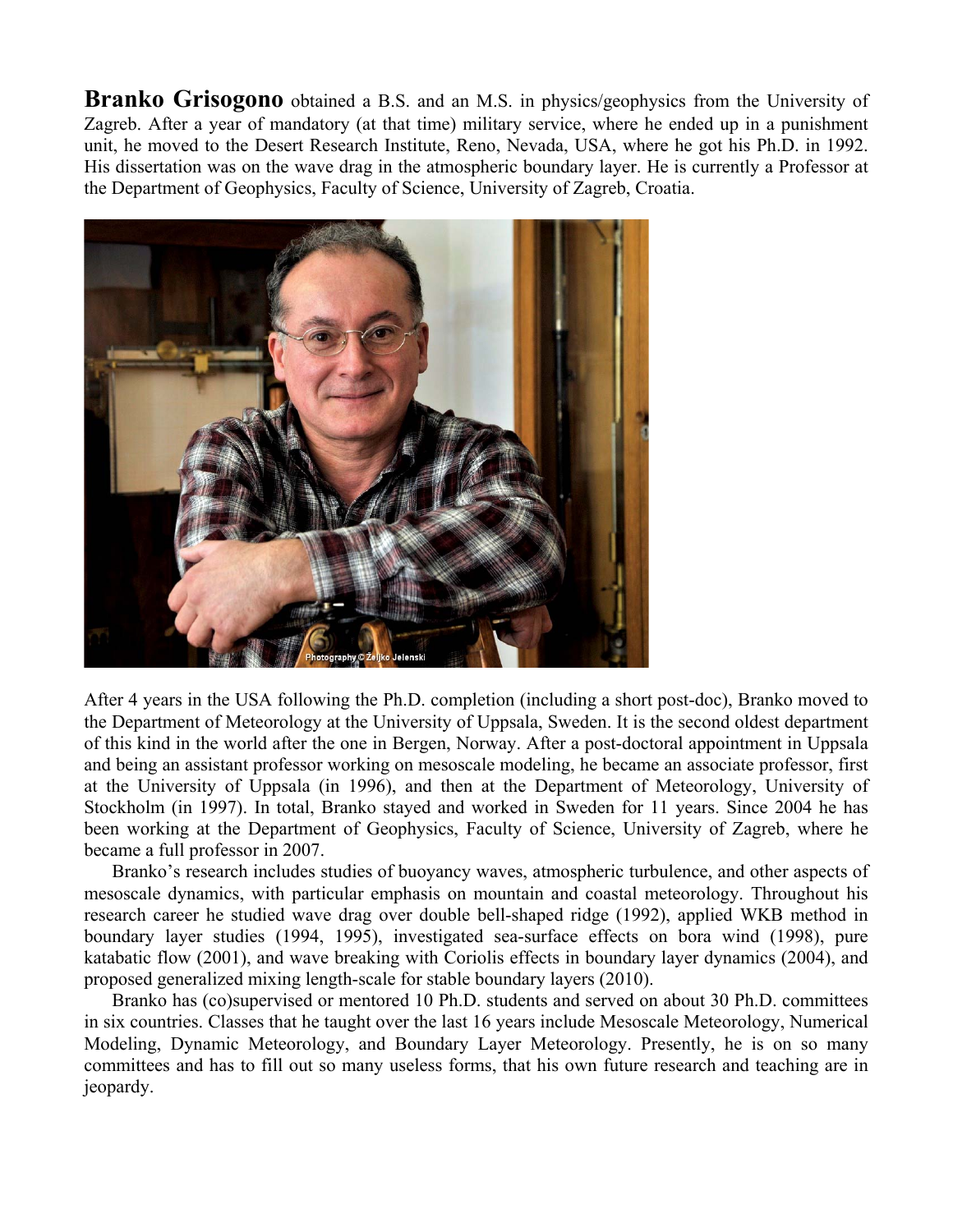**Nils Gustafsson** received his B.S. in mathematics, numerical analysis, and statistics from Uppsala University in 1967, and his Ph.D. in dynamical meteorology from Stockholm University in 1997. He became associate professor of meteorology in 1998 at Stockholm University, and in 2002-2008 he was a part-time adjunct professor of meteorology at Stockholm University.



Nils has been employed as a researcher by Swedish Meteorological and Hydrological Institute (SMHI) since 1967. His research interests are dynamical meteorology, numerical techniques, numerical weather prediction (NWP), data assimilation, in particular − variational data assimilation techniques and ensemble data assimilation techniques, observing systems for NWP, and probabilistic forecasting.

In 1989-1991 Nils was leader for the HIRLAM 2 project with participants from the Nordic countries, Ireland and the Netherlands; in 1992-2000 he was head of the research group for meteorological analysis and forecasting at SMHI; in 2006-2010 he was project leader for data assimilation and use of observations in the international HIRLAM research program.

From 2012, Nils is a Subject editor for the scientific journal *Tellus*.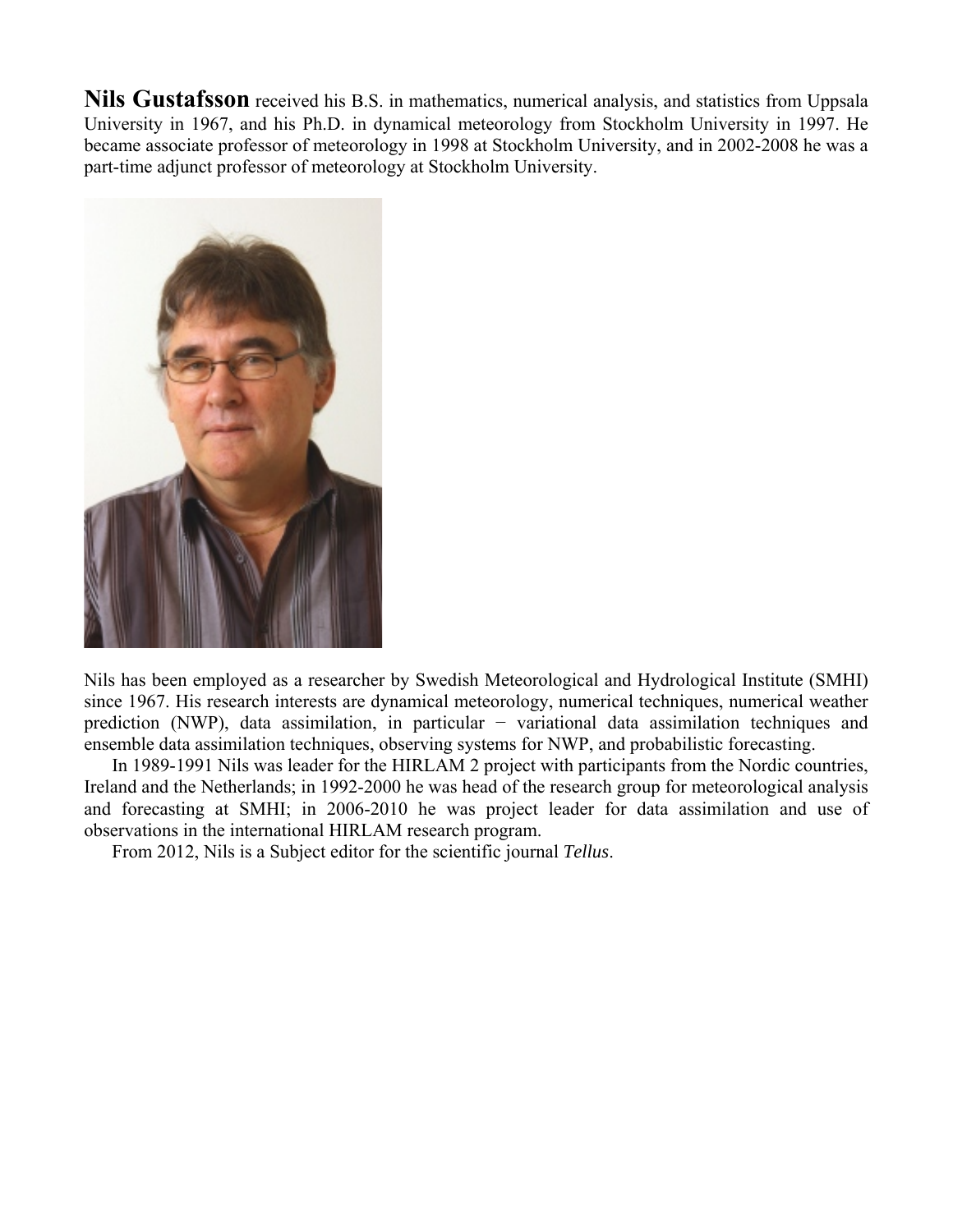**Dmitrii Mironov** obtained his M.S. (1984) in Physical Oceanography from the Leningrad (St. Petersburg) State University, Russia (USSR), and Ph.D. (1991) in Physical Oceanography and Meteorology from the Arctic and Antarctic Research Institute, St. Petersburg. Russia. He is currently a Senior Scientist at the Division of Research and Development, Physical Parameterization Section, of the German Weather Service, Offenbach am Main, Germany.



From 1984 to 1999 Dmitrii worked at various places in Europe (Institute for Lake Research of the Russian Academy of Sciences, Leningrad/St. Petersburg, USSR/Russia; ICSC – World Laboratory, Erice, Italy, Alfred Wegener Institute for Polar and Marine Research, Bremerhaven, Germany; Ecole Centrale de Nantes, France; P. P. Shirshov Institute of Oceanology of the Russian Academy of Sciences, St. Petersburg, Russia) and paid long-term visits to several research centers (International Institute for Applied Systems Analysis, Laxenburg, Austria; University of Lund, Sweden; National Center for Atmospheric Research, Boulder, USA). Dmitrii conducted research and published in a number of areas including dynamics of fresh-water lakes (more specifically, he contributed to the studies of lake thermocline, spring thermal bar, convection in ice covered lakes, and air-lake interaction), dynamics of planetary boundary layers in geophysics (entrainment in convective boundary layers in the atmosphere, ocean and lakes, scaling and parameterization of stably-stratified boundary layers, bulk boundary-layer modeling), turbulence closure modeling (third-order transport in skewed turbulence, pressure scrambling in strongly anisotropic turbulence), and large-eddy simulations of geophysical turbulence (analysis of transport properties and turbulences structure in free and rotationally-affected convection, homogeneous and heterogeneous stably-stratified boundary layers, radiatively-driven convection in ice-covered lakes).

In 1999 Dmitrii joined Physical Parameterization Section of the Division of Research and Development of the German Weather Service, Offenbach am Main, Germany, where he works on representation of physical processes in numerical weather prediction and climate models. The focus of his activities is on parameterizations of boundary-layer turbulence (including clouds and shallow convection), deep atmospheric convection, lakes, and sea ice. He made a key contribution to the development of the lake parameterization scheme FLake (http://lakemodel.net) that is implemented into many NWP and climate models and land surface schemes.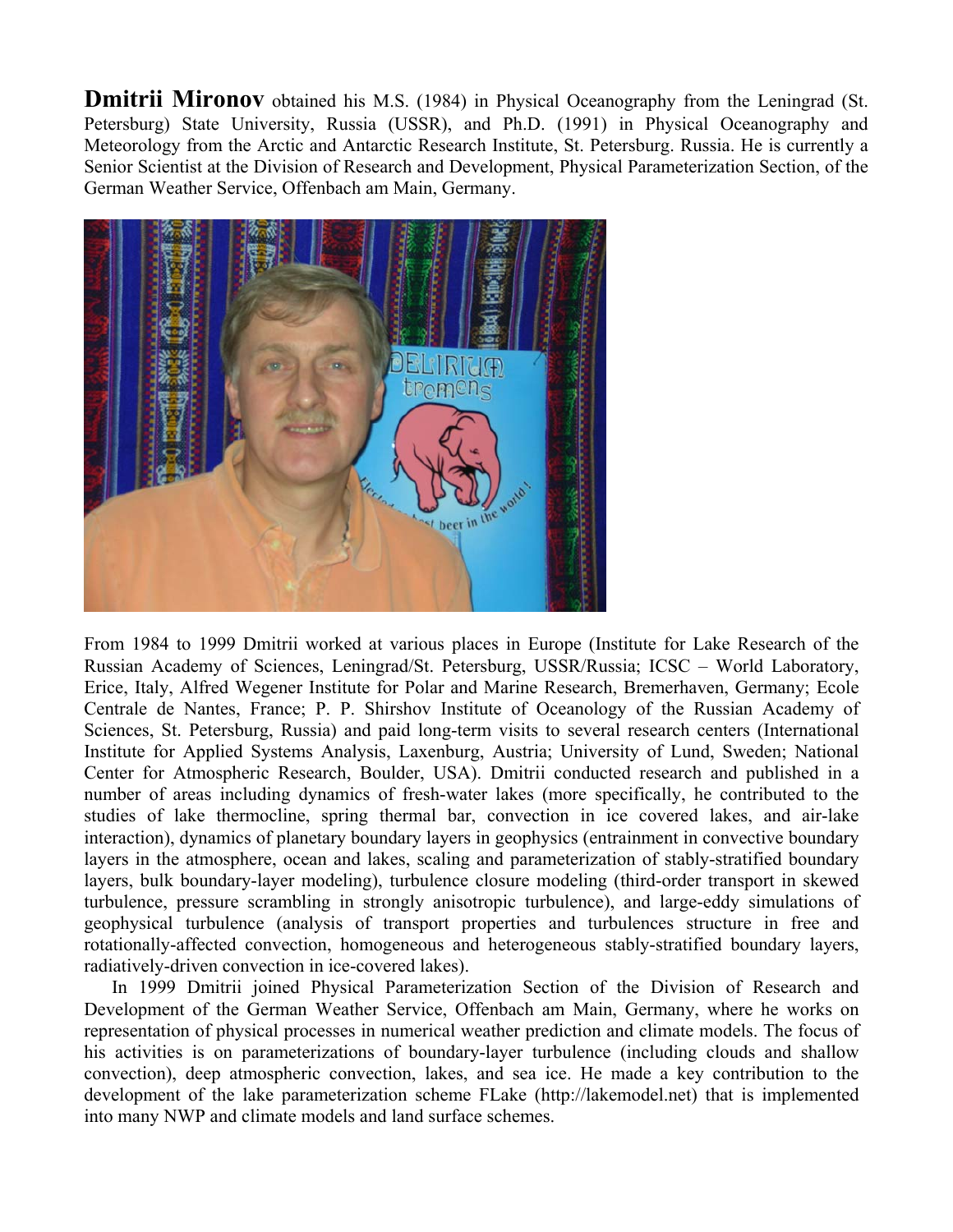**David Raymond** received his B.S. in physics from Rensselaer Polytechnic Institute in 1965. He worked with Melvin Schwartz on weak interactions in high energy physics, receiving his Ph.D. from Stanford University in 1970. After three years at the Hilo-based Cloud Physics Observatory of the University of Hawaii, David moved to the physics department of New Mexico Tech, Socorro, USA, in 1973. He is currently a Professor of this Department.



David's work has involved atmospheric convection for most of his career. After early work on the dynamics of mesoscale convective systems, he became interested in the Tropics as a result of participation in 1991 in the TEXMEX project, organized by Kerry Emanuel to study tropical cyclogenesis in the eastern Pacific Ocean.

Shortly thereafter David participated in TOGA COARE while based in Honiara, Solomon Islands in 1992. David led the EPIC project in 2001, which studied convection in the monsoon trough south of Oaxaca, Mexico as well as related ocean processes. Subsequent studies of tropical cyclone formation were carried out as part of TPARC/TCS08 in the western Pacific (2008) and PREDICT in the Atlantic and Caribbean (2010).

David's work has consistently involved a combination of observations, mostly from instrumented aircraft, and theory, with the main goal being a better understanding of how moist convection interacts with its environment. His major accomplishments include the development of a stochastic vertical mixing model of shallow convection with Alan Blyth, the identification with Željka Fuchs of the moisture mode as the likely driving mechanism of the Madden-Julian oscillation, and the analysis with Sharon Sessions, Saška Gjorgjievska, and Carlos López Carrillo of the mechanisms of interaction between deep convection and developing tropical cyclones.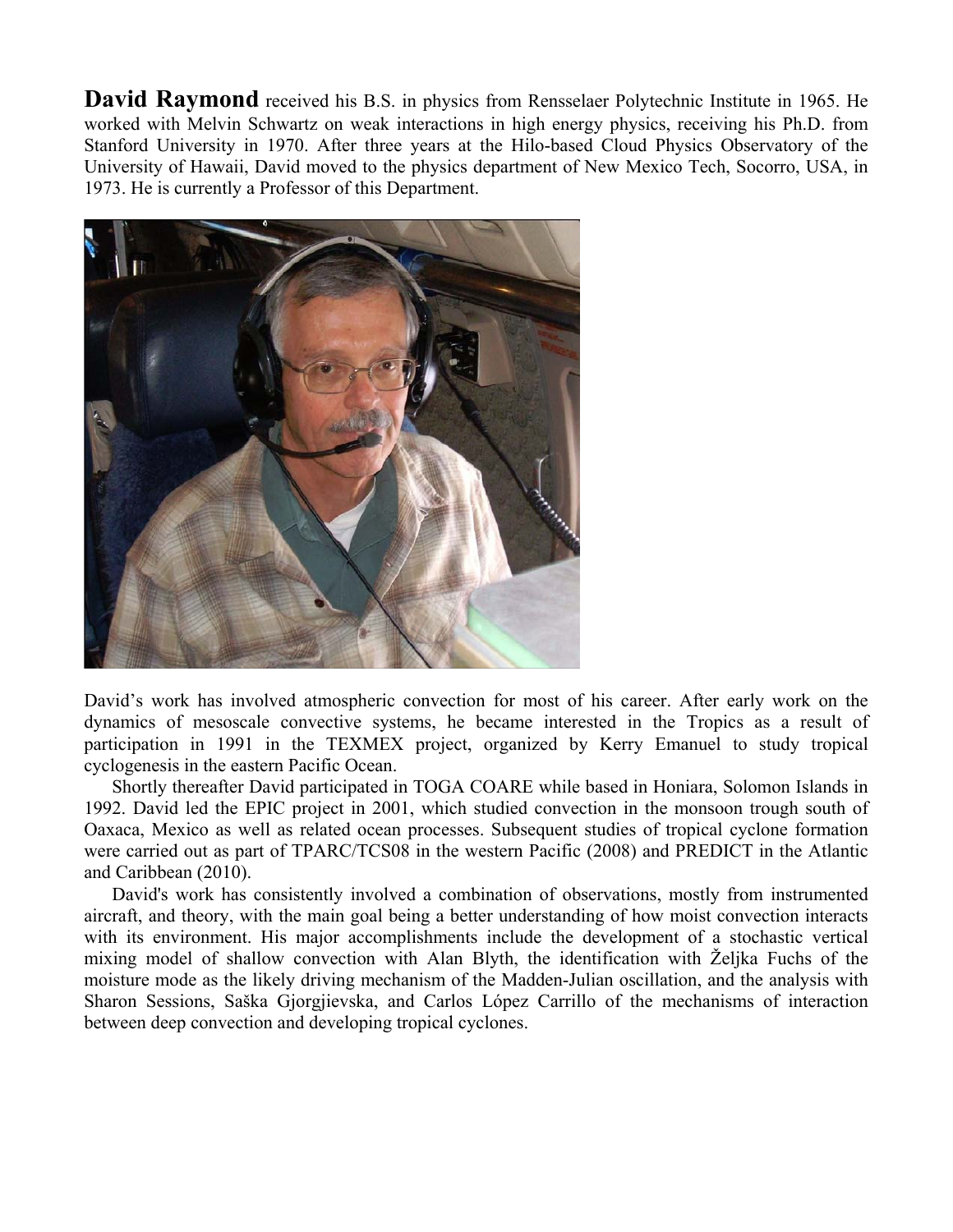**Alan Shapiro** obtained his B.S. (1983) in Atmospheric Science from Cornell University, New York, USA, and M.A. (1985), and Ph.D. (1987) degrees in Geophysical Fluid Dynamics from the Johns Hopkins University, Maryland, USA. He is currently a Presidential Professor and an American Airlines Professor at the School of Meteorology, University of Oklahoma, USA.



Following his graduate studies, Alan was a postdoctoral scientist from 1987 to 1989 at the National Meteorological Center in Camp Springs, Maryland (now one of the National Centers for Environmental Prediction), where he worked on the initialization of numerical hurricane prediction models. From 1990 to 1995 he was a scientist at the Center for Analysis and Prediction of Storms (CAPS), University of Oklahoma, where he worked on problems of radar data analysis, single-Doppler velocity retrieval and numerical weather prediction.

Alan joined the faculty of the School of Meteorology at the University of Oklahoma in 1996 as an Assistant Professor, was promoted to Associate Professor in 2001 and to Professor in 2007. His research interests are in areas of geophysical fluid dynamics (natural convective flows, waves, vortices, katabatic flows, nocturnal low-level jets and the derivation and interpretation of exact solutions of the Navier-Stokes equations) and Doppler radar data analysis techniques (single- and multiple-Doppler radar wind analysis techniques, thermodynamic retrieval, advection-correction procedures, and tornado detection algorithms).

This research has led to authorship/co-authorship of 66 peer-reviewed publications in the fields of theoretical and applied fluid dynamics, boundary layer meteorology, mesoscale meteorology and radar meteorology.

Alan is a regular instructor of core courses in atmospheric dynamics for undergraduate and graduate students at the School of Meteorology, and works his research interests into elective courses in dynamics at the graduate level.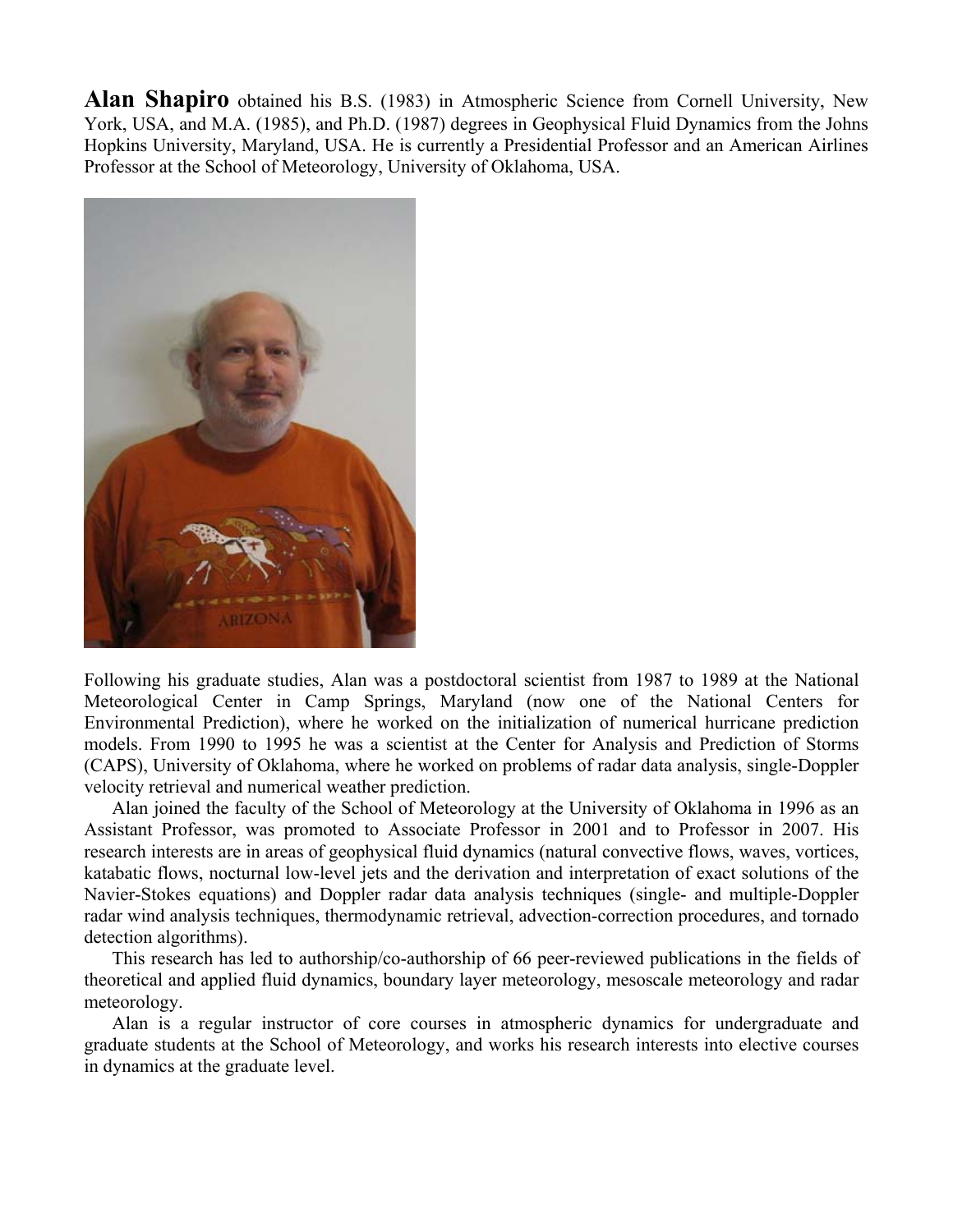**Nataša Strelec Mahović** obtained her B.S. (1992) and M.S. (1996) in physics/geophysics from the University of Zagreb. After working for 15 years as the operational forecaster and doing scientific work in parallel, she obtained her Ph.D. in 2011 in Geophysics-Physics of the Atmosphere and Sea from the University of Zagreb. She is currently working as a forecaster at the Meteorological and Hydrological Service of Croatia and teaching at the Department of Geophysics, Faculty of Science, University of Zagreb, Croatia.



From 1992 to 1993 Nataša was employed at the Meteorological and Hydrological Service as a research assistant on the project "Storms and Natural Disasters in Croatia" and since 1993 she works as a forecaster in Weather Analysis and Forecast Department. In 1993 and again in 1996 she won a scholarship of Austrian Ministry for Science and Research, spending all together nine months at the Austrian Central Institute for Meteorology and Geodynamics where she worked and studied in the field of synoptic satellite meteorology and finished a research for her M.S. thesis.

From 2003 to 2010 Nataša was leading the Remote Sensing Office and since 2010 she is a head of the Warnings and General Forecast Office. Since 2012 she teaches Meteorological Practicum at the Department of Geophysics, Faculty of Science, University of Zagreb.

Nataša's scientific activity is primarily focused on satellite meteorology: nowcast based on satellite data, satellite-based detection, tracking and the analysis of convective systems, weather phenomena related to convective development, and lately meteotsunamis and their generation.